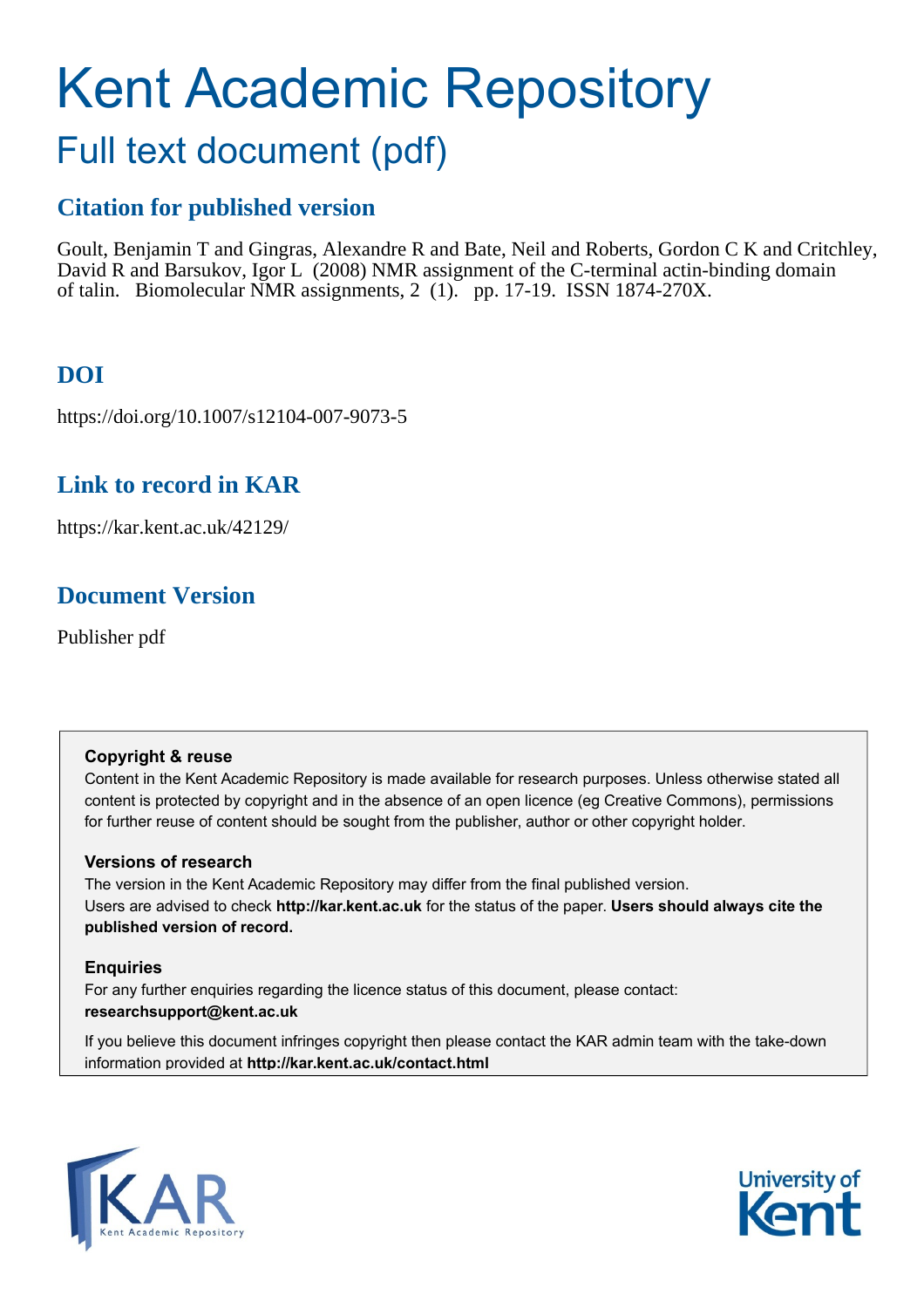**ARTICLE** 

### NMR assignment of the C-terminal actin-binding domain of talin

Benjamin T. Goult · Alexandre R. Gingras · Neil Bate · Gordon C. K. Roberts · David R. Critchley · Igor L. Barsukov

Received: 26 September 2007 / Accepted: 11 December 2007 / Published online: 22 December 2007 Springer Science+Business Media B.V. 2007

Abstract Talin is a large dimeric 270 kDa adapter protein which binds the cytoplasmic face of a subset of integrin  $\beta$ -subunits and couples them to the actin cytoskeleton. Here we report the near complete  ${}^{15}N$ ,  ${}^{13}C$  and  ${}^{1}H$  chemical shift assignments for the C-terminal actin-binding domain.

Keywords Talin · Integrin · Actin · Cell–matrix adhesion  $\cdot$  Actin binding domain

#### Biological context

Cellular interactions with the extracellular matrix are modulated via dynamic protein complexes associated with the cytoplasmic face of the integrin family of cell adhesion molecules. Talin is one of a number of cytoskeletal proteins including  $\alpha$ -actinin, filamin, tensin and ILK implicated in linking members of the integrin family of  $\alpha\beta$ -heterodimeric cell adhesion molecules to F-actin (see Critchley 2000 for review). It is large (2541 amino acids) elongated (50–60 nm) protein composed of a globular head (residues 1–400) containing a FERM domain linked to a flexible rod (residues 482–2541) by a short linker sequence. The FERM F3 subdomain contains a binding site for the  $\beta$ -integrin cytoplasmic domain, and recent structural studies have provided a detailed understanding of how F3 recognises both the

B. T. Goult  $\cdot$  A. R. Gingras  $\cdot$  N. Bate  $\cdot$ G. C. K. Roberts · D. R. Critchley Department of Biochemistry, University of Leicester, Lancaster Road, Leicester LE1 9HN, UK

I. L. Barsukov  $(\boxtimes)$ School of Biological Sciences, University of Liverpool, Crown Street, Liverpool L69 7ZB, UK e-mail: igb2@liv.ac.uk

 $NP \times Y$  motif and membrane proximal sequences within the  $\beta$ -integrin cytodomain (Wegener et al. 2007). The talin rod is made up of a series of amphipathic helical bundles, a number of which contain binding sites for the cytoskeletal protein vinculin which is thought to stabilise focal adhesions, possibly by cross-linking talin to F-actin. The C-terminal region of talin (residues 2300–2541) contains the major binding site for F-actin (Hemmings et al. 1996) that is homologous to that in the yeast protein Slap2 and the Huntingtin interacting protein HIP1, and the related protein Hip1R. This highly conserved domain has been referred to as an I/LWEQ motif (McCann and Craig 1997) or more recently the THATCH (talin-Hip1/R/Sla2p actin tethering C-terminal homology) core domain (Brett et al. 2006).

#### Methods and experiments

Multiple polypeptides corresponding to different C-terminal fragments of talin were made and expressed in E. coli BL21 Star (DE3) cultured in M9 minimal media, using <sup>15</sup>N-ammonium chloride. The recombinant His-tagged protein was purified by nickel-affinity chromatography and eluted by an imidazole gradient. The His-tag was removed by cleavage with TEV protease prior to further purification by anion-exchange chromatography. NMR samples of [<sup>15</sup>N,<sup>13</sup>C]-labeled C-terminal actin-binding domain were prepared at 1 mM in 20 mM sodium phosphate, 50 mM NaCl, 2 mM DTT, pH 6.0 and 10% v/v  $D_2O$ .

Comparison of the NMR spectra of the different C-terminal fragments of talin that contain the actin binding domain led to identification of a minimal region (residues 2300–2482) that incorporates the complete domain. Extension of the sequence at the N- or C-terminus added unstructured regions to the protein, while truncation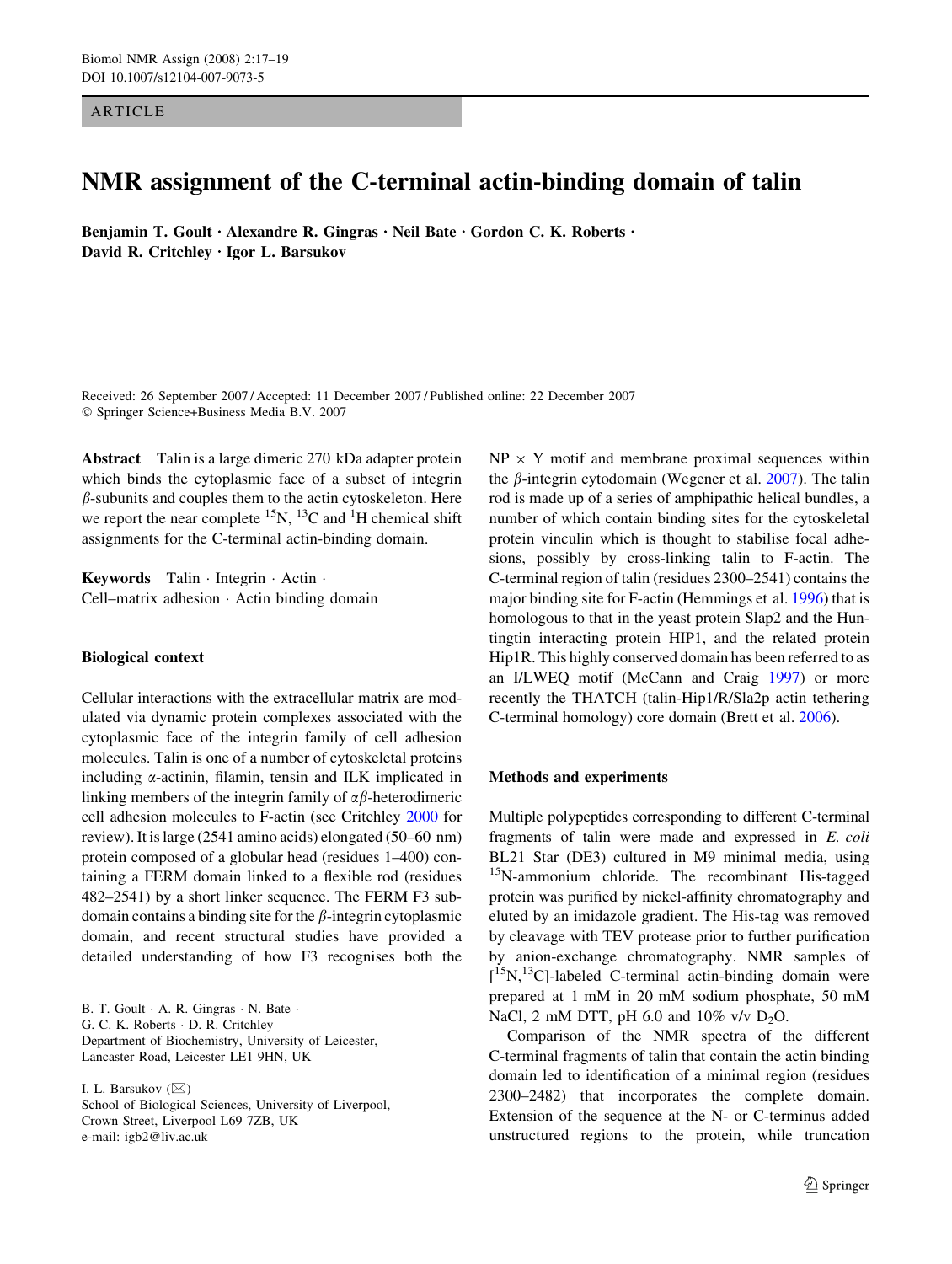

Fig 1 Assigned  $\left[^{1}H, ^{15}N\right]$ -HSQC spectrum of the talin C-terminal actin-binding domain, residues 2300–2482,  $T = 318$  K. Inset: A zoomed in view of the central region

resulted in a partially folded domain. NMR and CD analysis demonstrated exceptionally high thermal stability of the domain with the melting temperature of  $\sim 90^{\circ}$ C. This construct was then expressed and purified as before, but in  $M9$  (minimal media, using  $15N$ -ammonium chloride and  ${}^{13}C$ -glucose.

NMR experiments were performed on a Bruker AVANCE DRX 600 spectrometer and an AVANCE DRX 800 equipped with CryoProbes. Due to the high thermal stability of the domain it was possible to use elevated temperatures and the experiments described here were all performed at 45°C. Proton chemical shifts were referenced to external DSS. The  $^{15}N$  and  $^{13}C$  chemical shifts were referenced indirectly using recommended gyromagnetic ratios (Wishart et al. 1995). Spectra were processed with TopSpin (Bruker) and analysed using CCPN Analysis (Vranken et al. 2005). 3D HNCO, HN(CA)CO, HNCA, HN(CO)CA, HNCACB and HN(CO)CACB experiments were used for the sequential assignment of the backbone NH, N, CO,  $C\alpha$  and  $C\beta$  resonances. Side chain assignments were obtained using 3D HBHA(CO)NH, HBHANH, H(C)CH-TOCSY and (H)CCH-TOCSY experiments. Aromatic side chain assignments were obtained using 13C-resolved 3D NOESY-HSQC.

Resonance assignment reported here and secondary structure analysis show that the actin-binding domain is composed of five helices of 22–33 residues long (regions T2302–Q2325, F2341–Q2373, A2383–Q2416, S2420– V2444 and E2451–K2476) some which are connected by long unstructured loops.

#### Extent of assignments and data deposition

Backbone HN, N, CO,  $C\alpha$  and  $C\beta$  resonances have been completely assigned. Assignments for non-exchangeable protonated side-chain groups are essentially complete (99.9%) with the exception of serine 2427 where the side chain could not be assigned due to signal overlap. The assigned  $[{}^1H, {}^{15}N]$ -HSQC spectrum is shown in Fig. 1. Resonance assignments have been submitted in the BioMagResBank ([http://www.bmrb.wisc.edu/\)](http://www.bmrb.wisc.edu/) with the accession number 15411. The assignments of the actin binding domain of talin reported here complement deposited resonance assignments for other talin domains: VBS2 domain from the talin rod (residues 755–889, accession number 6582), a spacer domain from the talin rod (residues 1655–1822, accession number 15457), and F3 subdomain of the talin head (residues 304–405, accession numbers 7061 and 7150).

Acknowledgements The work was supported by a programme grant from the Wellcome Trust and a grant from the NIH Cell Migration Consortium.

#### References

- Brett TJ, Legendre-Guillemin V, McPherson PS, Fremont DH (2006) Structural definition of the F-actin-binding THATCH domain from HIP1R. Nat Struct Mol Biol 13:121–130
- Critchley DR (2000) Focal adhesions—the cytoskeletal connection. Curr Opin Cell Biol 12:133–139